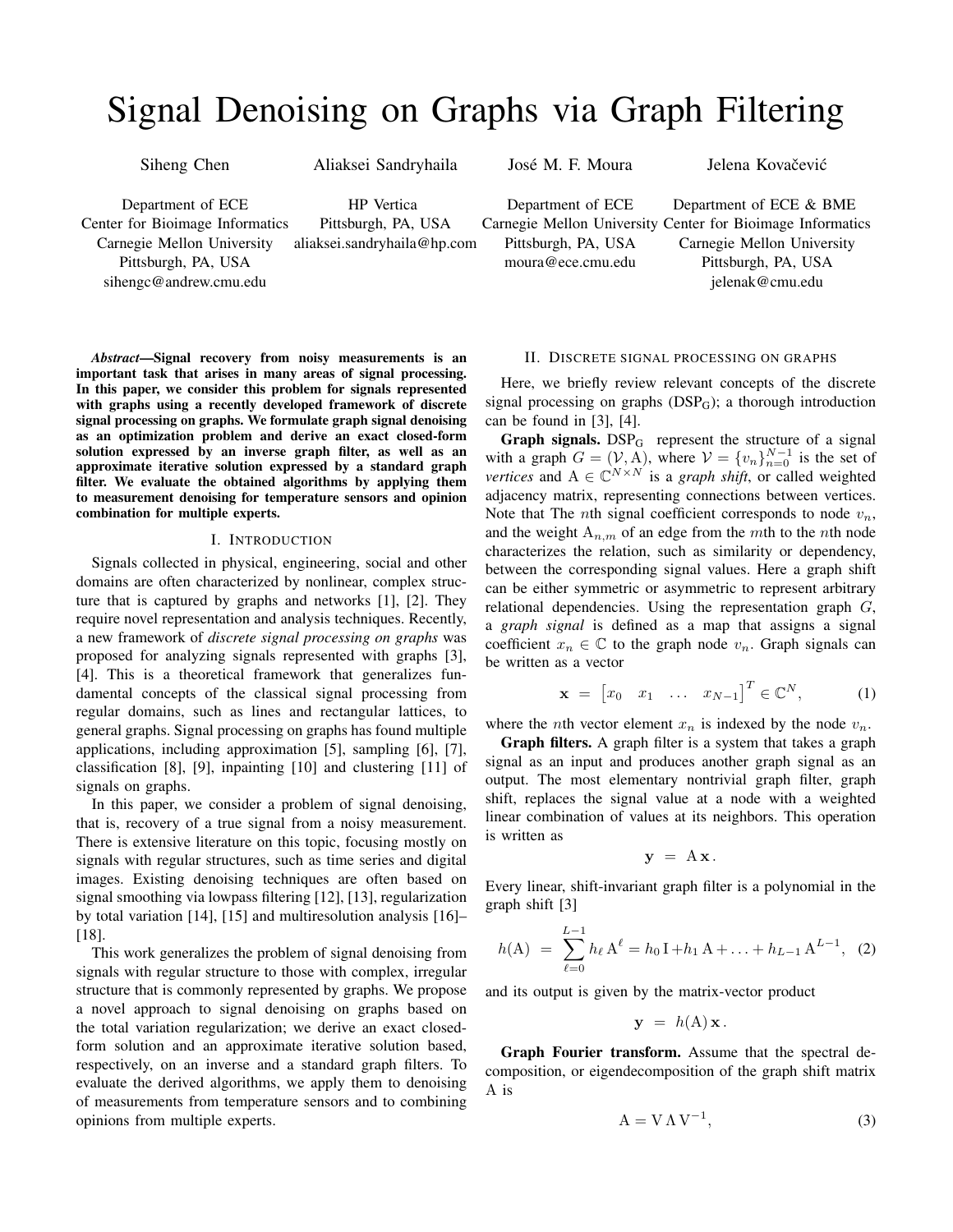where  $\Lambda = \text{diag}(\lambda_0, \ldots, \lambda_{N-1})$  is the diagonal matrix of *N* distinct eigenvalues and V is the matrix of corresponding eigenvectors.<sup>1</sup> The eigenvalues of A represent the graph *frequencies* and the eigenvectors form a basis of *spectral components*. The *graph Fourier transform* corresponds to the expansion of a graph signal (1) into the basis of spectral components and can be written as

$$
\widehat{\mathbf{x}} = \begin{bmatrix} \widehat{x}_0 & \widehat{x}_1 & \dots & \widehat{x}_{N-1} \end{bmatrix}^T = \mathbf{F} \mathbf{x},\tag{4}
$$

where  $F=V^{-1}$  is the graph Fourier matrix. Respectively, the *inverse graph Fourier transform* reconstructs the signal from its frequency representation as

$$
\mathbf{x} = \mathbf{F}^{-1}\hat{\mathbf{x}}.\tag{5}
$$

Graph total variation. "Smoothness" of a graph signal, that is, how much the signal varies with respect to the underlying graph, can be quantified by the *graph total variation* function [4],

$$
TV_{A}(\mathbf{x}) = \left| \left| \mathbf{x} - \frac{1}{\left| \lambda_{max}(A) \right|} A \mathbf{x} \right| \right|_1, \tag{6}
$$

where  $\lambda_{max}(A)$  denotes the eigenvalue of A with the largest magnitude. For simplicity of discussion, we assume  $\lambda_{max}(A) = 1$ , which can always be achieved by normalizing A. A related measure of a graph signal's smoothness is the quadratic form of total variation,

$$
S_2(\mathbf{x}) = \frac{1}{2} ||\mathbf{x} - A \mathbf{x}||_2^2.
$$
 (7)

For both (6) and (7), the smaller the value of the function, the "smoother" the graph signal x. From now on, we use the quadratic form of total variation to measure the smoothness of graph signals for the computational simplicity.

#### III. GRAPH SIGNAL DENOISING VIA REGULARIZATION

In this section, we formulate an optimization problem for graph signal denoising and derive its exact and approximate solutions.

Consider a noisy graph signal measurement

$$
\mathbf{t}=\mathbf{x}+\mathbf{w},
$$

where  $x$  is the true signal and  $w$  is noise. The goal of graph signal denoising is to recover x from t by removing the noise w. We assume that the true signal  $x$  is "smooth" with respect to the underlying graph and the noise w is randomly distributed. In this case, inspired by the classical signal processing, where time series and digital images are denoised via regularization [14], [15], we formulate graph signal denoising as the optimization problem

$$
\widetilde{\mathbf{x}} = \mathbf{argmin} \ \frac{1}{2} ||\mathbf{x} - \mathbf{t}||_2^2 + \alpha \, \mathbf{S}_2(\mathbf{x}). \tag{8}
$$

<sup>1</sup>The assumptions on the existence of the eigendecomposition and uniqueness of eigenvalues are made solely for the simplicity of discussion in this paper. In general,  $DSP_G$  applies to arbitrary graph, including those with nondiagonalizable adjacency matrices and with repeating eigenvalues [3].

Here, the first term keeps the denoised signal similar to the measurement and the second term enforces the "smoothness" of the solution using the quadratic form (7). The tuning parameter  $\alpha$  controls the trade-off between two terms of the objective function

The objective function in (8) is a linear combination of two quadratic functions of x. Its derivative is

$$
\frac{\partial}{\partial \mathbf{x}} \left( \frac{1}{2} ||\mathbf{x} - \mathbf{t}||_2^2 + \alpha S_2(\mathbf{x}) \right)
$$
\n
$$
= \frac{1}{2} \frac{\partial}{\partial \mathbf{x}} ((\mathbf{x} - \mathbf{t})^* (\mathbf{x} - \mathbf{t}) + \alpha \mathbf{x}^* (I - A)^* (I - A) \mathbf{x})
$$
\n
$$
= (\mathbf{x} - \mathbf{t}) + \alpha (I - A)^* (I - A) \mathbf{x}, \tag{9}
$$

where  $*$  denotes the Hermitian transpose. Setting the righthand side of (9) to zero, we obtain the solution to the optimization problem (8)

$$
\widetilde{\mathbf{x}} = (\mathbf{I} + \alpha(\mathbf{I} - \mathbf{A})^*(\mathbf{I} - \mathbf{A}))^{-1} \mathbf{t}.
$$
 (10)

The advantage of the solution (10) is that it is exact and in a closed form. However, the inversion of an  $N \times N$  matrix in (10) requires  $O(N^3)$  arithmetic operations, and for large values of *N* this operation is prohibitively expensive and numerically unstable. Furthermore, in many real-world applications the graph shift matrix A is sparse and has only a few nonzero entries, its inverse, as well as the inverse matrix in (10), are dense matrices that require  $O(N^2)$  arithmetic operations, again an expensive operation for large values of *N*. To avoid these issues, in the following section we derive an alternative solution that implements or approximates (10) with a graph filter  $(2)$ .

## IV. GRAPH FILTER SOLUTION

To avoid the inversion and achieve a faster implementation, instead of using conjugate gradient descent algorithm or other iterative methods [19] to perform matrix inversion in (10), we propose to find a graph filter  $h(A)$  that solves (8) as

$$
\widetilde{\mathbf{x}} = h(\mathbf{A})\mathbf{t}.\tag{11}
$$

This solution avoids expensive matrix inversion and multiplication with a dense matrix, and instead performs iterative multiplications with the matrix A, which in many practical cases is highly sparse. In general, if A is *K*-sparse, that is, on average every row of A contains only *K* nonzero elements, the solution (11) requires only *O*(*LKN*) arithmetic operations, where  $L$  is the number of filter taps in  $(2)$ .

Comparing (11) with (10), we conclude that the graph filter must satisfy  $h(A) = (I + \alpha(I - A))^*(I - A))^{-1}$ . The following results establish when this equality holds.

Lemma 1 *If the eigendecomposition of* A *is as in* (3) *and if matrix*  $V^{-1}$   $A^*$  V *is diagonal, then*  $A^*$  *is a graph filter, that is, there exists a polynomial* (2) *that satisfies*

$$
h(A) = A^* \tag{12}
$$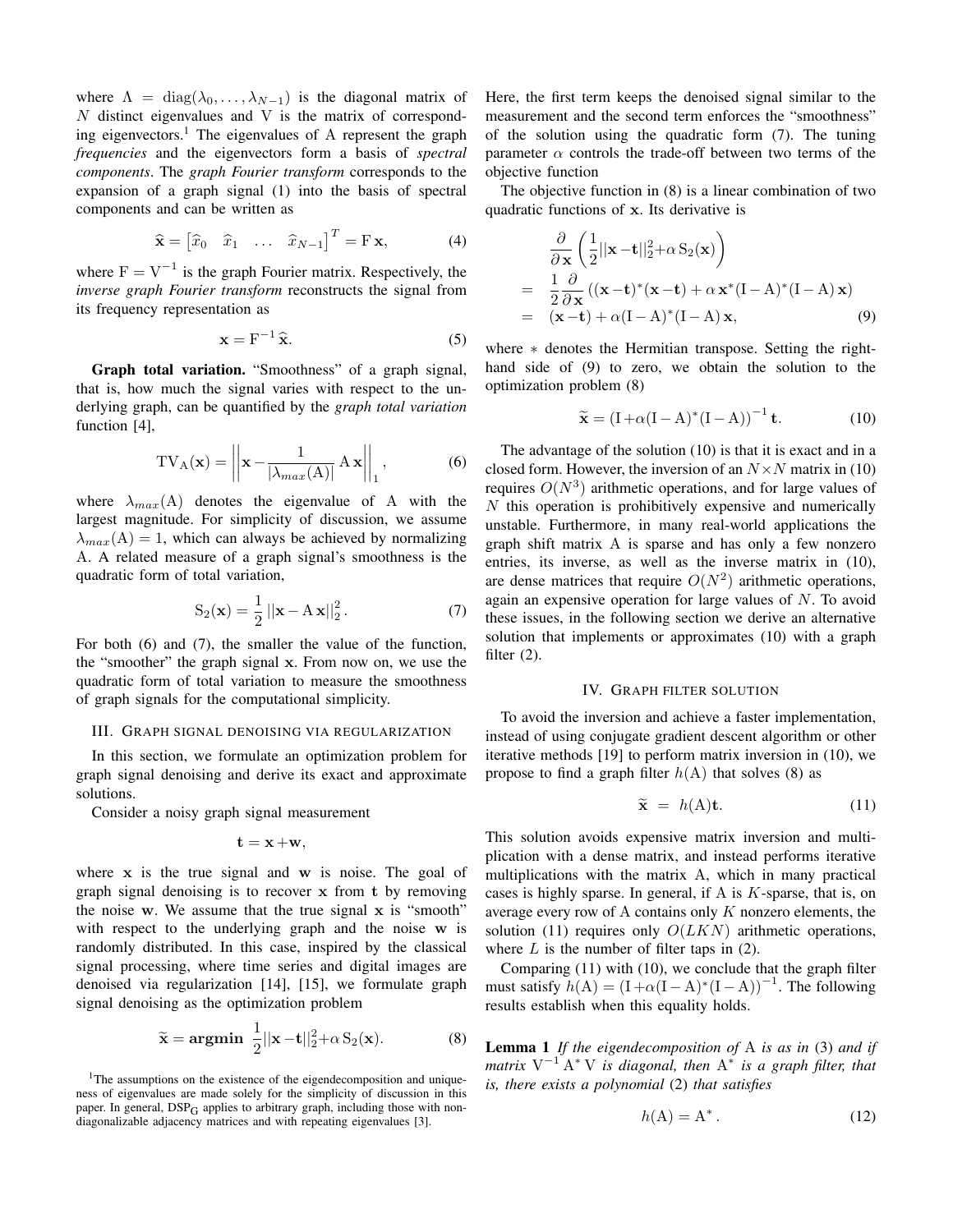*Proof:* Assume that  $V^{-1} A^* V = \text{diag}(d_0, ..., d_{N-1}) =$ D is a diagonal matrix. Then, (12) can be written as

$$
D = V^{-1} h(A) V
$$
  
= V^{-1} h(V \Lambda V^{-1}) V  
= h(\Lambda)  
= diag (h(\lambda\_0), ..., h(\lambda\_{N-1})).

Hence, the graph filter must satisfy the system of equations  $h(\lambda_n) = d_n$  for  $0 \leq n < N$ .

This system always has a solution if  $L = N$ , that is, if the graph filter (2) is a polynomial of degree *N*. Thus, if  $V^{-1}$  A<sup>\*</sup> V is a diagonal matrix, then  $A^*$  can be implemented by a graph filter of degree *N*.

The following theorem shows that if  $A^*$  is a graph filter, the inverse matrix in (10) is also a graph filter.

**Theorem 1** Assume that  $A^*$  is a graph filter, we then have

$$
(I + \alpha (I - A)^{*}(I - A))^{-1} = g(A), \qquad (13)
$$

*where the graph filter*  $g(A)$  *satisfies, for*  $0 \le n \le N$ *,* 

$$
g(\lambda_n) = 1/((1+\alpha - \alpha h_0) - \alpha \lambda_n \qquad (14)
$$

$$
+ \alpha \sum_{k=2}^{N-1} (h_{k-1} - h_k) \lambda_n^k + \alpha h_{N-1} \lambda_n^N).
$$

*Proof:* From Lemma 1,

$$
(I - A)^{*}(I - A) = I - A - A^{*} + A^{*} A
$$
  
= I - A - h(A) + h(A) A  
= V [I - \Lambda - h(\Lambda) + h(\Lambda) \Lambda] V<sup>-1</sup>,

from which

$$
(I + \alpha (I - A)^* (I - A))^{-1}
$$
  
= V [I + \alpha (I - \Lambda - h(\Lambda) + h(\Lambda) \Lambda)]^{-1} V^{-1}  
= V g(\Lambda) V^{-1}  
= g(A),

where polynomial  $g(A)$  satisfies

$$
g(\lambda_n) = \frac{1}{1 + \alpha(1 - \lambda_n - h(\lambda_n) + h(\lambda_n)\lambda_n)}
$$
  
= 
$$
1/((1 + \alpha - \alpha h_0) - \alpha \lambda_n + \alpha \sum_{k=2}^{N-1} (g_{k-1} - g_k)\lambda_n^k + \alpha h_{N-1}\lambda_n^N).
$$

Corollary 1 *If the graph shift is Hermitian, the graph filter g*(A) *in* (13) *satisfies*

$$
g(\lambda_n) = \frac{1}{1 + \alpha (1 - \lambda_n)^2}.
$$
 (15)

П

*Proof:* If A is Hermitian, it satisfies  $A = A^*$ , which simplifies (12) to  $h(A) = A$ . Hence,  $h_0 = 1$  and  $h_\ell = 0$  for  $\ell \geq 1$ , and (14) becomes (15).

Approximate solution. The result of Theorem 1 holds, and hence, an exact graph filter solution (11) to the denoising problem (8) exists, only if Lemma 1 holds. In other cases, we can find an approximate solution for (12) as  $h(A) = V \tilde{D} V^{-1}$ , where  $D$  is a solution to the optimization problem

$$
\widehat{\mathbf{D}} = \mathbf{argmin}_{\mathbf{D} \in \mathcal{D}} ||\mathbf{V} \mathbf{D} \mathbf{V}^{-1} - \mathbf{A}^*||_F^2 \tag{16}
$$

over the set  $D$  of all diagonal matrices. Here,  $||\cdot||_F$  denotes the Frobenius norm.

### V. EXPERIMENTAL RESULTS

In this section, we evaluate the presented solutions by applying them to denoising of sensor measurements and combining of experts' opinions. Since a graph shift can be either symmetric or asymmetric, in both experiments, we build a directed graph, which cannot be handled by graph-Laplacian based methods [20].

#### *A. Sensor measurement denoising*

Setup. We consider a dataset of daily temperature measurements collected by 150 weather stations across the United States [3]. Measurements from all stations on a single day represent a graph signal (1) of length  $N = 150$ . The dataset contains one full year of measurements, that is, 365 graph signals. The measured temperatures are in the range from  $-50$ to 120 degree Fahrenheit.

The graph representing this dataset is obtained from the geodesic distances between stations. We use an 8-nearest neighbor graph with nodes representing stations. Each node is connected to eight of its geographically closest neighbors. The corresponding edge weights are  $A_{n,m} = P_{n,m}/\sum_{n} P_{n,m}$ , where

$$
P_{n,m} = \exp\left(-\frac{d_{n,m}}{\sum_{n,m} d_{n,m}/N^2}\right), \quad 0 \le n, m < N,
$$

and where  $d_{n,m}$  is the geodesic distance between the *n*th and the *m*th weather stations.

Experiments. We simulate noisy measurements by adding random noise to the original data. The noise is generated using four different distributions: a Gaussian distribution with zero mean and standard deviations 5 and 10, denoted, respectively, as  $\mathcal{N}(0, 5^2)$  and  $\mathcal{N}(0, 10^2)$ , and a uniform distribution over intervals  $[-5, 5]$  and  $[-10, 10]$ , denoted, respectively, as  $U([-5, 5])$  and  $U([-10, 10])$ .

Given the graph shift and the noisy graph signals, we apply the exact graph total variation regularization (GTVR) solution (10) and the graph filter (GF) solution (11). In the latter case, the conditions of Lemma 1 are not satisfied; hence, we use the approximate solution obtained from (16). Note that, if Lemma 1 held, the results of GTV and GF approaches would have been exactly the same.

Results. For each of 365 graph signals, we calculate the root mean square error (RMSE) between the ground truth (the noiseless signal) and the denoised signal obtained using GTVR and GF approaches. Table I shows the average RMSE over all 365 graph signals. for the four considered noise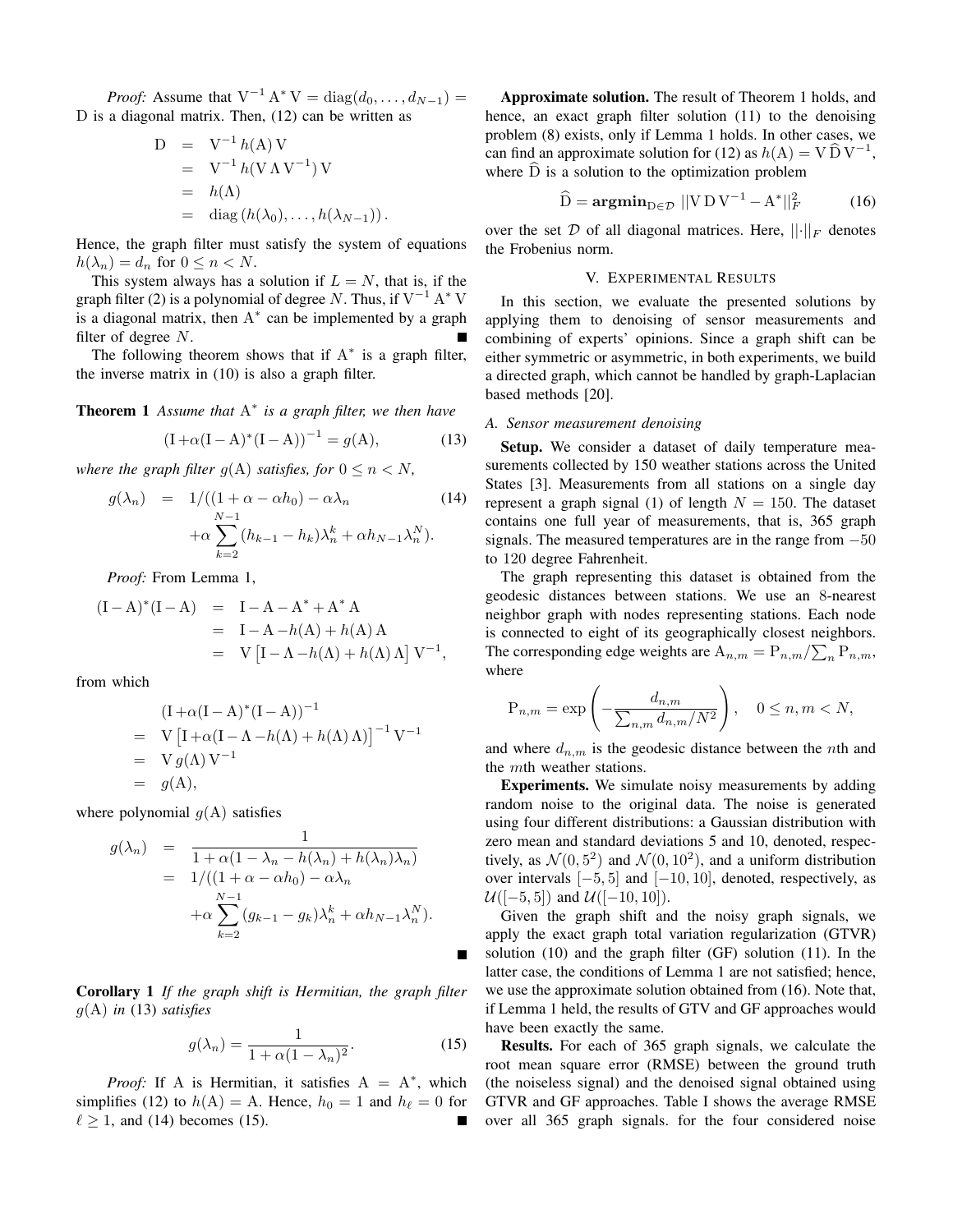| Noise                  | Method      | Tuning parameter $\alpha$ |           |           |      |      |      |
|------------------------|-------------|---------------------------|-----------|-----------|------|------|------|
|                        |             | $\Omega$                  | $10^{-2}$ | $10^{-1}$ |      | 10   | 100  |
| $\mathcal{N}(0, 5^2)$  | <b>GTVR</b> | 4.98                      | 4.93      | 4.52      | 3.35 | 4.66 | 6.78 |
|                        | GF          | 4.98                      | 4.93      | 4.52      | 3.35 | 4.73 | 7.23 |
| $\mathcal{N}(0, 10^2)$ | <b>GTVR</b> | 9.96                      | 9.85      | 9.01      | 5.67 | 5.07 | 6.91 |
|                        | GF          | 9.96                      | 9.85      | 9.02      | 5.68 | 5.13 | 7.34 |
| $U([-5, 5])$           | <b>GTVR</b> | 2.89                      | 2.86      | 2.64      | 2.57 | 4.56 | 6.76 |
|                        | GF          | 2.89                      | 2.86      | 2.64      | 2.57 | 4.64 | 7.21 |
| $U([-10, 10])$         | <b>GTVR</b> | 5.78                      | 5.72      | 5.24      | 3.70 | 4.71 | 6.80 |
|                        | GF          | 5.78                      | 5.72      | 5.24      | 3.70 | 4.78 | 7.25 |

TABLE I: Average RMSE of denoised temperature measurements over the period of one year.

distributions and different values of the trade-off parameter  $\alpha$  in (8). As the results demonstrate, both the exact and approximate solutions to graph signal denoising perform well, leading to average errors as small as 2*.*57 degrees Fahrenheit. Furthermore, although GF is an approximation of the exact solution GTVR, it produces very similar denoising errors, which highlights its practical usefulness in data denoising.

#### *B. Combining multiple opinions*

In many real-world classification problems, the way to obtain the ground truth is through experts' opinions, but it is sometimes hard to have access to it. For instance, when a dataset is too large, obtaining experts' opinion is too expensive, or experts' opinions differ from each other, which happens, for example, in biomedical image classification [21]. In this case, a popular solution is to use multiple users, experts, or classifiers to label dataset elements and then combine their opinions into the final estimate of the ground truth [22]. As we demonstrate here, opinion combining can be formulated and solved as graph signal denoising problem.

Setup. We consider the task of recognizing hand-written digits. In particular, we study two binary classification problems: distinguishing between images of digits 1 and 8, and between images of digits 4 and 9. The former is a less difficult task, since digits 1 and 8 look significantly different, and the latter is a more difficult task, since digits 4 and 9 have similar shapes. We randomly pick 500 images of each digit from the MNIST dataset [23]. For each classification problem, the corresponding  $N = 1000$  images are represented by a 8nearest neighbor graph, where each node represents an image and is connected to eight most similar images, where similarity is measured by the  $\ell_2$  norm of difference between two images. Note that the digits in the MNIST dataset are aligned well and we do not consider the translation problem. Corresponding edge weights are defined as  $A_{n,m} = P_{n,m}/\sum_{n} P_{n,m}$ , where

$$
P_{n,m} = \exp\left(\frac{-||\mathbf{s}_n - \mathbf{s}_m||_2}{\sum_{n,m}||\mathbf{s}_n - \mathbf{s}_m||_2/N^2}\right), \quad 0 \le n, m < N,
$$

where  $s_n$  is the vectorized representation of the *n*th image.

Experiments. For each binary classification problem, we simulate  $K = 100$  experts that label all N images. Each expert labels one image of a digit as  $+1$  and the other as  $-1$  on to produce a vector  $\mathbf{t}_k \in \{+1, -1\}^N$ . Note that each expert makes mistakes when labeling digits. We think of  $t_k$  as a graph signal with noise that represents the *k*th expert's errors.

Since some images are harder to classify than others (for instance, some people write 4 and 9 almost identically, while others write these digits differently), we split the dataset of *N* images into "easy" and "hard" images and assume that there is a 90% chance that an expert classifies an "easy" image correctly and only a 30% chance that an expert classifies a "hard" image correctly. We consider four cases of "easy" images making up 55%, 65%, 75%, and 85% of the entire dataset.

A baseline solution is to average (AVG) all experts opinions into vector  $\mathbf{t}_{\text{avg}} = (\sum_{k} \mathbf{t}_{k})/K$  and then use the signs  $sign(t_{avg})$  vector as the labels to images. We compare the baseline solution with the GTVR solution (10), where we first denoise every signal  $t_k$  and then compute the average of denoised signals  $\tilde{\mathbf{t}}_{\text{avg}} = (\sum_{k} \tilde{\mathbf{t}}_{k})/K$  and use  $\text{sign}(\tilde{\mathbf{t}}_{\text{avg}})$ as labels to images. For the trade-off parameter  $\alpha$  in (8), we consider values  $\alpha \in \{1, 10, 100\}$ .

**Results.** Figure 1 shows the classification accuracy of our approach and the baseline averaging approach. Viewing experts's opinions as noisy graph signals and denoising them before averaging significantly improves the classification accuracy by up to 40% accuracy. Although distinguishing between digits 4 and 9 is more difficult that between digits 1 and 8, we still achieve accuracy above 90% in almost all cases. Also, observe that the trade-off parameter  $\alpha$  has a significant influence on the classification accuracy.



Fig. 1: Classification accuracy of handwritten digits by combining multiple experts' opinions.

# VI. CONCLUSIONS

We presented a new algorithm for denoising of signals residing on arbitrary graphs. We approached this task through the regularization of the graph total variation of noisy signals and formulated the corresponding optimization problem. We derived an exact, closed-form solution expressed with an inverse graph filter and an iterative solution expressed with a standard graph filter. We also identified conditions when the graph filter solution is exact or approximate. To evaluate the proposed approach, we applied it to denoising of sensor measurements and to classification via combination of experts' opinions and showed that our approach performs well in these applications.